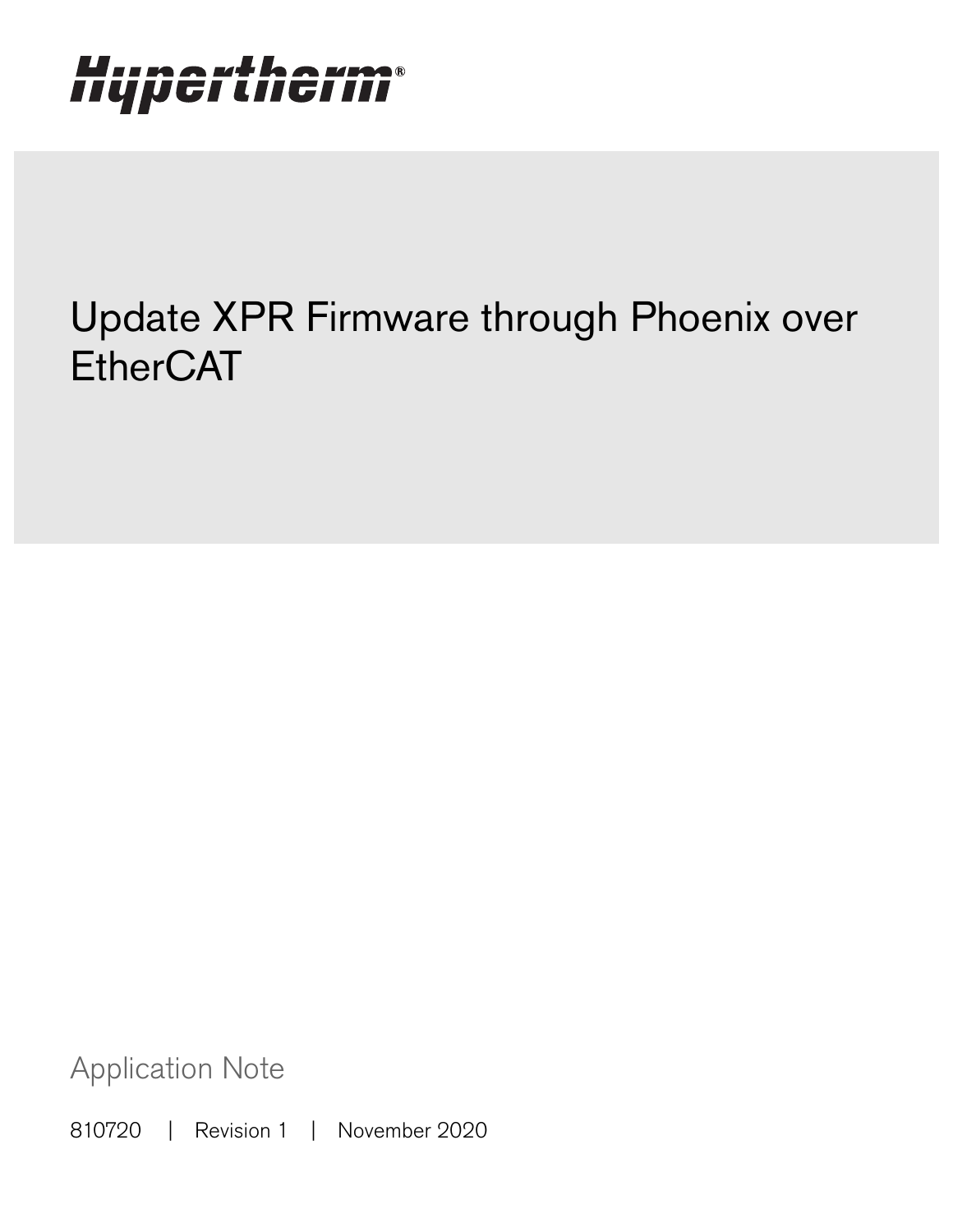#### Hypertherm, Inc.

Etna Road, P.O. Box 5010 Hanover, NH 03755 USA 603-643-3441 Tel (Main Office) 603-643-5352 Fax (All Departments) info@hypertherm.com (Main Office Email) 800-643-9878 Tel (Technical Service) technical.service@hypertherm.com (Technical Service Email) 800-737-2978 Tel (Customer Service) customer.service@hypertherm.com (Customer Service Email) 866-643-7711 Tel (Return Materials Authorization) 877-371-2876 Fax (Return Materials Authorization) return.materials@hypertherm.com (RMA email)

### Hypertherm México, S.A. de C.V.

Avenida Toluca No. 444, Anexo 1, Colonia Olivar de los Padres Delegación Álvaro Obregón México, D.F. C.P. 01780 52 55 5681 8109 Tel 52 55 5683 2127 Fax Soporte.Tecnico@hypertherm.com (Technical Service Email)

#### Hypertherm Plasmatechnik GmbH

Sophie-Scholl-Platz 5 63452 Hanau **Germany** 00 800 33 24 97 37 Tel 00 800 49 73 73 29 Fax

### 31 (0) 165 596900 Tel (Technical Service)

00 800 4973 7843 Tel (Technical Service) technicalservice.emea@hypertherm.com (Technical Service Email)

### Hypertherm (Singapore) Pte Ltd.

82 Genting Lane Media Centre Annexe Block #A01-01 Singapore 349567, Republic of Singapore 65 6841 2489 Tel 65 6841 2490 Fax Marketing.asia@hypertherm.com (Marketing Email) TechSupportAPAC@hypertherm.com (Technical Service Email)

#### Hypertherm Japan Ltd.

Level 9, Edobori Center Building 2-1-1 Edobori, Nishi-ku Osaka 550-0002 Japan 81 6 6225 1183 Tel 81 6 6225 1184 Fax HTJapan.info@hypertherm.com (Main Office Email) TechSupportAPAC@hypertherm.com (Technical Service Email)

#### Hypertherm Europe B.V.

Vaartveld 9, 4704 SE Roosendaal, Nederland 31 165 596907 Tel 31 165 596901 Fax 31 165 596908 Tel (Marketing) 31 (0) 165 596900 Tel (Technical Service) 00 800 4973 7843 Tel (Technical Service) technicalservice.emea@hypertherm.com

(Technical Service Email)

### Hypertherm (Shanghai) Trading Co., Ltd.

B301, 495 ShangZhong Road Shanghai, 200231 PR China 86-21-80231122 Tel 86-21-80231120 Fax

86-21-80231128 Tel (Technical Service) techsupport.china@hypertherm.com (Technical Service Email)

#### South America & Central America: Hypertherm Brasil Ltda.

Rua Bras Cubas, 231 – Jardim Maia Guarulhos, SP – Brasil CEP 07115-030 55 11 2409 2636 Tel tecnico.sa@hypertherm.com (Technical Service Email)

#### Hypertherm Korea Branch

#3904. APEC-ro 17. Heaundae-gu. Busan. Korea 48060 82 (0)51 747 0358 Tel 82 (0)51 701 0358 Fax Marketing.korea@hypertherm.com (Marketing Email) TechSupportAPAC@hypertherm.com (Technical Service Email)

#### Hypertherm Pty Limited

GPO Box 4836 Sydney NSW 2001, Australia 61 (0) 437 606 995 Tel 61 7 3219 9010 Fax au.sales@Hypertherm.com (Main Office Email) TechSupportAPAC@hypertherm.com (Technical Service Email)

### Hypertherm (India) Thermal Cutting Pvt. Ltd

A-18 / B-1 Extension, Mohan Co-Operative Industrial Estate, Mathura Road, New Delhi 110044, India 91-11-40521201/ 2/ 3 Tel 91-11 40521204 Fax HTIndia.info@hypertherm.com (Main Office Email) TechSupportAPAC@hypertherm.com (Technical Service Email)

© 2020 Hypertherm, Inc. All rights reserved.

XPR, EDGE, EDGE Connect, Phoenix, and Hypertherm are trademarks of Hypertherm, Inc. and may be registered in the United States and/or other countries. EtherCAT is a trademark of Beckhoff Automation. All other trademarks are the property of their respective holders.

[Environmental stewardship is one of Hypertherm's core values, and it is critical to our success and our customers' success. We are striving to reduce](https://www.hypertherm.com/environment)  the environmental impact of everything we do. For more information: www.hypertherm.com/environment.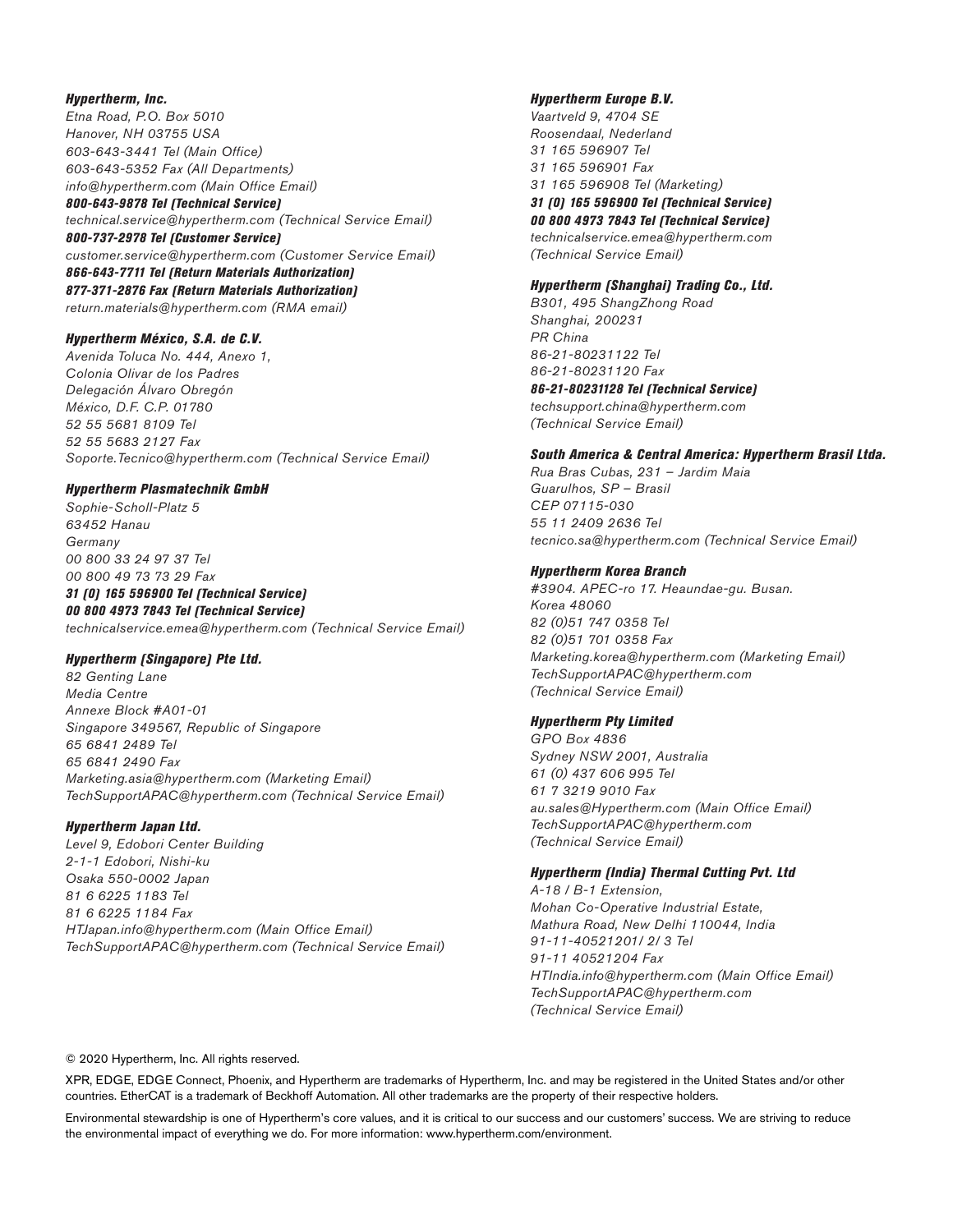## Update XPR Firmware through Phoenix over EtherCAT

### **Introduction**

You can update XPR firmware automatically through Phoenix 10.13 and later if your XPR's main control board already has firmware version M or later installed. XPR firmware version N or later is required.



 $\begin{bmatrix} \mathbb{R} \\ \mathbb{R} \end{bmatrix}$  To update firmware from version L to M or to install XPR web interface firmware, refer to Hypertherm Field Service Bulletin 809820.

In Phoenix 10.13 and later, you can:

- **Automatically check for and install XPR firmware updates. Automatic firmware updates are** enabled by default on Image 50 in production, new CNCs or CNCs updated with Image 50.
- Disable/enable automatic firmware updates with a password.
- Check for XPR firmware updates with a password.
- **Manually install XPR firmware during troubleshooting (Not recommended).**

For general and troubleshooting information, refer to [Frequently asked questions \(FAQs\)](#page-7-0) on page 8.

### <span id="page-2-0"></span>**Before you begin**

The procedures in this document will not work unless all of the following conditions are met:

- **Phoenix 10.13 or later** must be installed on your CNC with the EDGE Connect Suite Installer.
- Automatic firmware updates are turned on with the password.
- **At least one XPR is selected** on the Station Configuration screen in Phoenix.
- **The XPR's remote on-off** switch is in the ON position.
- **Firmware revision M or later** is already installed on the XPR main control board. To check the current firmware version, refer to [page 8](#page-7-0).

 $\begin{bmatrix} \Box \ \end{bmatrix}$  If you need to avoid updating the firmware on a specific XPR while updating the firmware on other XPRs, take that XPR out for service.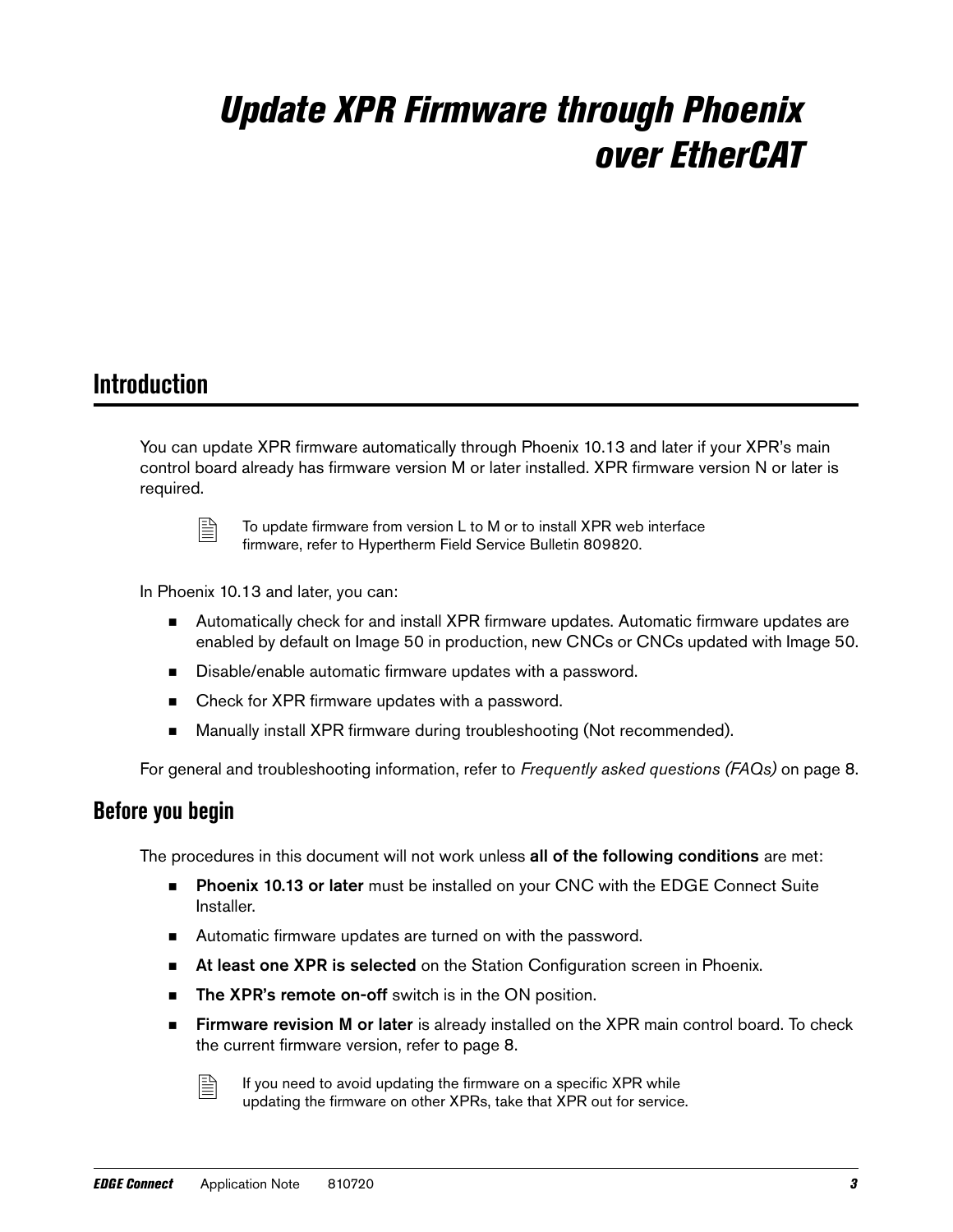### <span id="page-3-0"></span>**Automatically update firmware**

After you complete the "Before you begin" steps on [page 3](#page-2-0), Phoenix checks for XPR firmware updates upon launching by default.

- 1. Start Phoenix 10.13 or later.
- 2. A "Checking for firmware updates. Please wait..." dialog displays.
	- **If no further dialogs display,** then firmware updates are not available. Continue with your standard cutting operations. If you would like to see a confirmation that no firmware updates are available, refer to [Check for firmware updates](#page-4-0) on page 5.
	- **If an XPR is out for service, you are prompted to put the XPR back in service before** continuing. If you do not want to update that XPR's firmware, keep the XPR out for service.
- **3.** If firmware updates are available, a dialog shows the firmware to update and the **approximate** time needed to complete the updates.
	- $\blacksquare$  To apply the updates now, click OK.
	- To apply the updates later, click **Cancel** and repeat this procedure when you are ready.
	- The time estimate varies based on the number of XPRs, files, and types of files with updates available.



- The XPR Web Interface firmware cannot be updated without a wireless connection or USB. Refer to Hypertherm Field Service Bulletin 809820.
- 4. To view progress toward completion during the firmware update process, review the status messages that appear in blue font in the lower-left corner of the Phoenix Main screen.
- **5.** On the "Firmware Updates Complete" dialog, choose OK to restart the network and continue with standard cutting operations.



6. To review installed firmware versions, refer to the XPR Diagnostics view. See [page 8](#page-7-1).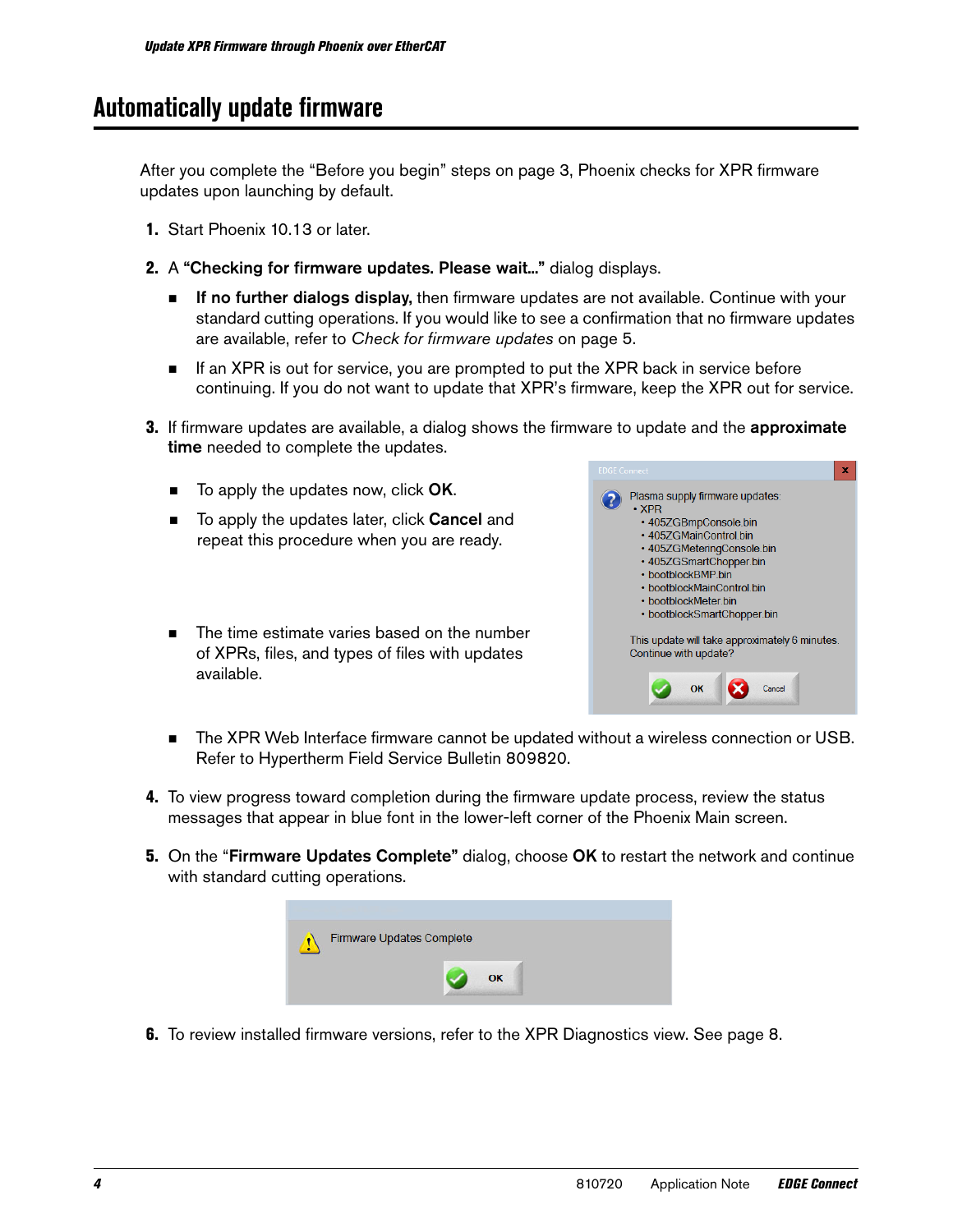### <span id="page-4-1"></span>**Disable/enable automatic firmware updates**

Automatic firmware updates are enabled by default on Image 50 in production, new CNCs or CNCs updated with Image 50. Phoenix automatically checks for available XPR firmware updates each time that Phoenix launches. You can disable and enable this feature, as needed.

### Disable automatic firmware updates

To prevent Phoenix from automatically checking for firmware updates:

1. On the Main screen in Phoenix, select Setups > Password.

### 2. Type DISABLEAUTOFOE.

After disabling automatic firmware updates, Phoenix does not check for or apply firmware updates again unless you take either of the following actions:

- Check for firmware updates manually with a password.
- Enable automatic firmware updates with a password.

Updating an EDGE Connect with the EDGE Connect Suite Installer does NOT re-enable automatic firmware updates.

### Enable automatic firmware updates

If automatic firmware updates have been disabled, use the **ENABLEAUTOFOE** password to re-enable automatic firmware updates. See below.

- 1. On the Main screen in Phoenix, select Setups > Password.
- 2. Type ENABLEAUTOFOE.
- **3.** Restart Phoenix and follow the steps to [Automatically update firmware](#page-3-0) on page 4.

### <span id="page-4-0"></span>**Check for firmware updates**

At any time, you can use the following password to find out if the XPRs on your EtherCAT network have the latest firmware that is compatible with your current version of Phoenix.

- 1. On the Main screen in Phoenix, select Setups > Password.
- 2. Type CHECKFOEUPDATES. If needed, the fieldbus network starts automatically.

If firmware updates are NOT available, then a "No updates found" dialog displays. If firmware updates are available, go to step 3 on [page 4.](#page-3-0)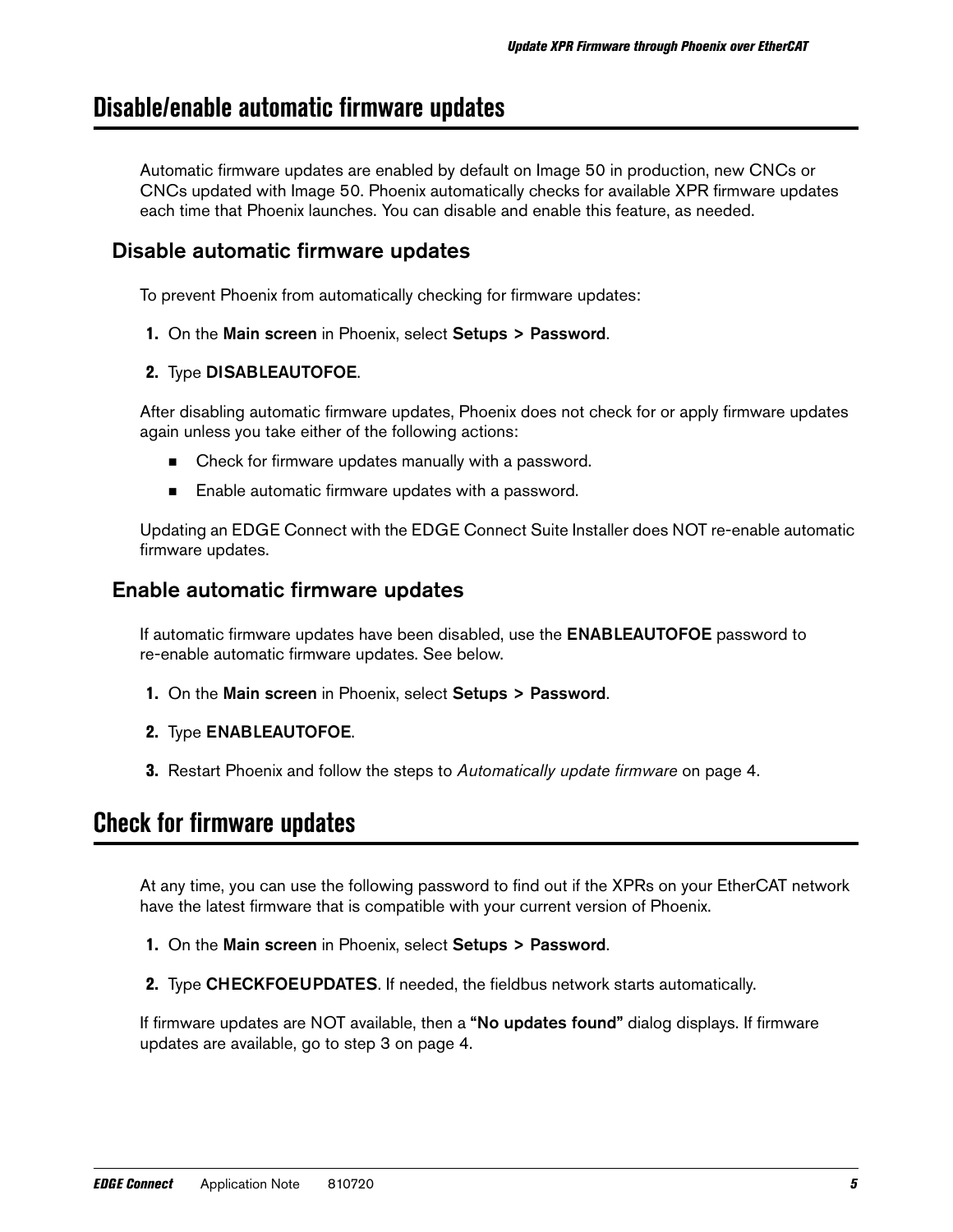### <span id="page-5-0"></span>**Manually update firmware (advanced)**

### **A** CAUTION

The manual update method allows you to install incompatible firmware files which may prevent the XPR from operating. Hypertherm recommends using the automatic method of updating firmware (on [page 4](#page-3-0)) to make sure that all of the latest compatible firmware is installed.

The following manual method of updating firmware over EtherCAT is only intended for use by advanced users who need to do either of the following troubleshooting tasks:

- **IF** Install an older version of firmware
- **Update firmware on a single XPR component**
- 1. On the Main screen in Phoenix, choose Setups > Passwords.
- 2. Type FOEUPDATE and then choose OK.
- **3.** In the file selection dialog, select all firmware (\*.bin) files that you want to update on all available XPRs. Hypertherm recommends that you update all firmware files at once.



- The XPR Web Interface firmware files are not selected in the example above because these files cannot be updated over EtherCAT. If you select to update the XPR Web Interface firmware, those files are not sent to the XPR and errors do not display.
- The EDGE Connect Suite Installer saves the latest compatible XPR firmware files at the following location on your CNC: C:\Program Files (x86)\Hypertherm\Firmware\XPR. To roll back to an older version of XPR firmware manually, replace the files in this location. Hypertherm recommends that you do not rename the files. Use the default file names as a best practice.
- If an XPR is out for service, you are prompted to put the XPR back in service before continuing. If you do not want to update that XPR's firmware, keep the XPR out for service.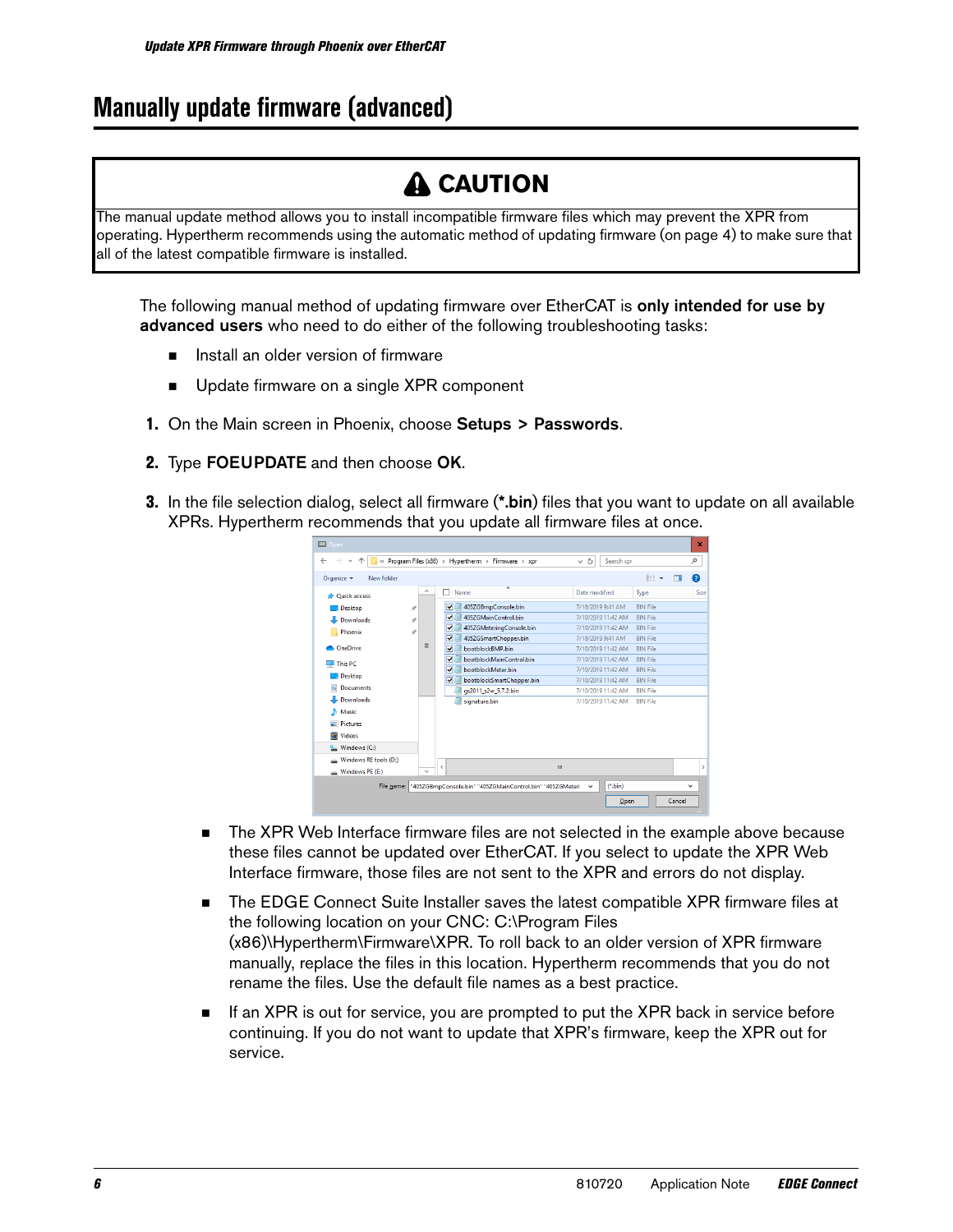- 4. Click Open and then wait while the Fieldbus Network resets.
- **5.** A dialog shows the firmware to update and the **approximate time** needed to complete the updates.
	- To apply the updates now, click OK.
	- To apply the updates later, click **Cancel** and repeat this procedure when you are ready.
	- The time estimate varies based on the number of XPRs, files, and types of files with updates available.



- 6. During the firmware update process, look for the blue status messages in the lower-left corner of the Phoenix Main screen to view progress toward completion.
- **7.** On the "Firmware Updates Complete" dialog, choose OK to restart the network and continue with standard cutting operations.

| Firmware Updates Complete |  |
|---------------------------|--|
| OK                        |  |

- 8. To review firmware versions after the update, refer to the XPR Diagnostics view. See [page 8.](#page-7-1)
	- To roll back to an older version of XPR Firmware manually, copy the firmware files to C:\Program Files (x86)\Hypertherm\Firmware\XPR and repeat this procedure.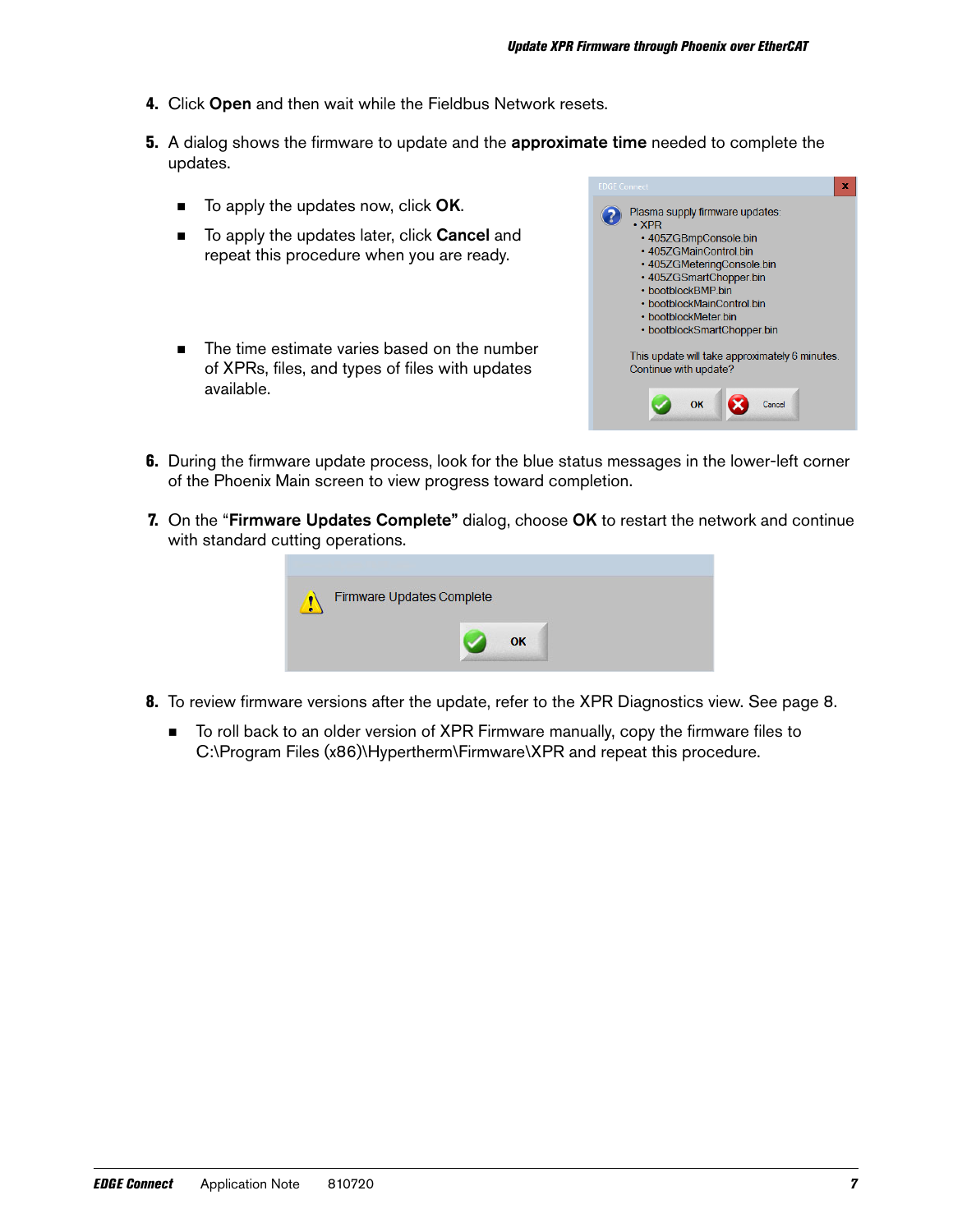### <span id="page-7-0"></span>**Frequently asked questions (FAQs)**

This section provides answers to general and troubleshooting questions about updating plasma supply firmware with the File over EtherCAT (FOE) method.

### **General**

<span id="page-7-1"></span>Does my cutting system support firmware updates over EtherCAT?

Your XPR supports firmware updates over EtherCAT if the main control board on the XPR has version M firmware or later installed.

To find out which PCB firmware versions are installed on your XPR cutting system:

- 1. On the Main screen in Phoenix, select Setups > Diagnostics > XPR System.
- 2. From the XPR Diagnostics view, select a Station number.



### **3.** Select the **Other** tab.

| <b>PLASMA POWER SUPPLY</b> |
|----------------------------|
| <b>GAS SYSTEM</b>          |
| <b>LOC</b>                 |
| <b>OTHER</b>               |

If the XPR Main Control board is currently at revision L or earlier, use a wireless connection or USB to update firmware to revision M or later. Refer to Hypertherm Field Service Bulletin 809820.

Once your XPR firmware is at revision M or later, you can apply most firmware updates through Phoenix with the procedure on [page 4](#page-3-0).

### ■ What is included in a firmware update?

The automatic firmware update method on [page 4](#page-3-0) installs the latest XPR firmware that is compatible with your current version of Phoenix. All XPR firmware, except for the Web Interface firmware, is included.

To find out which version of XPR firmware is included with a specific version of Phoenix bundled in the EDGE Connect Suite Installer, refer to the *Phoenix Release Notes* (809720).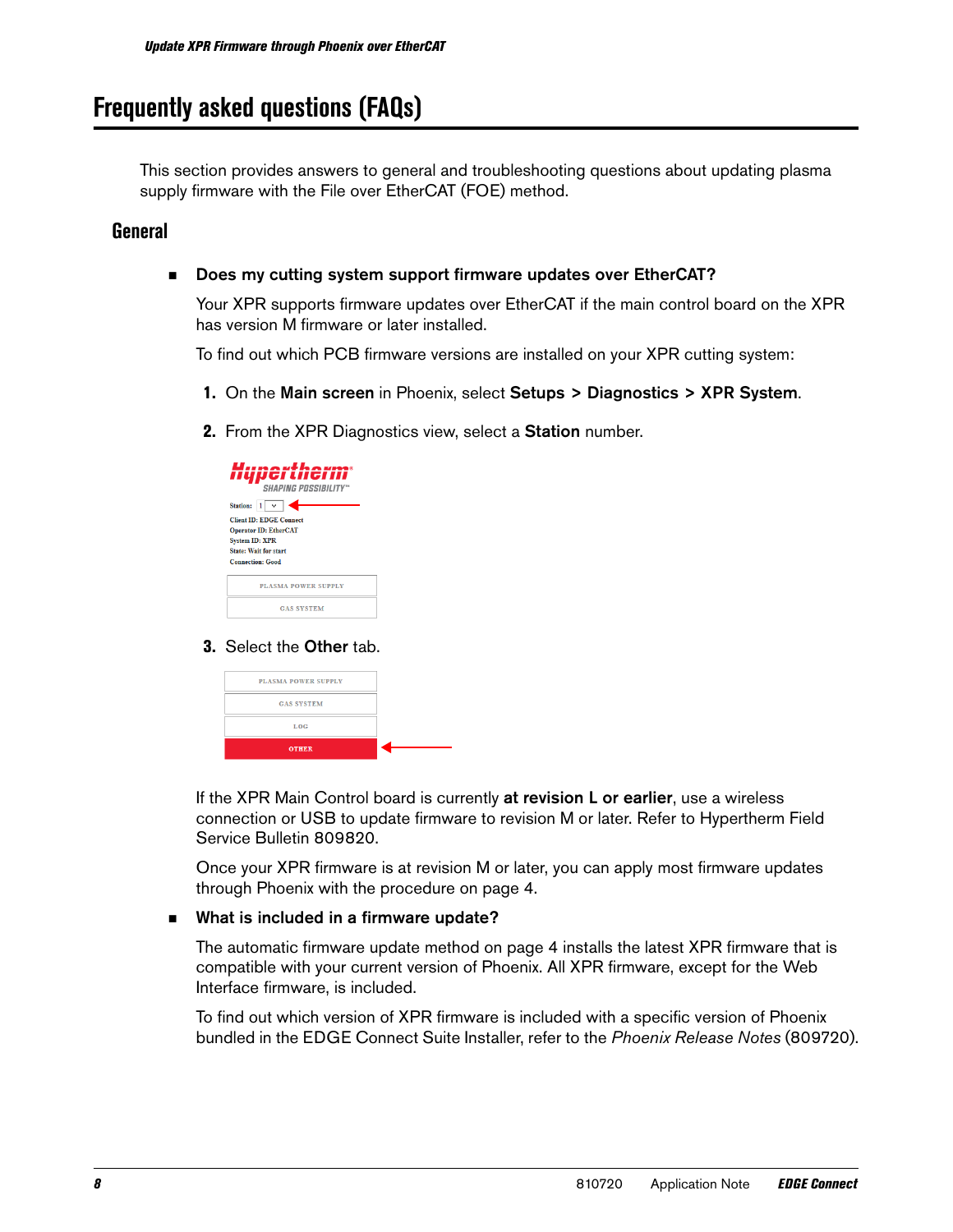### How long does the firmware update process take?

The duration of the update depends on the files, file sizes, and number of XPRs with updates available.

Before you apply firmware updates over EtherCAT, a dialog provides an estimate of the time needed to complete the updates.

### Do I have to install all available firmware updates?

Hypertherm recommends applying all available firmware updates automatically with the procedure on [page 4.](#page-3-0) When firmware automatic updates are enabled, you cannot select which firmware files to update. You must either apply all available updates or none of them.

In troubleshooting scenarios only, Hypertherm Technical Services and OEMs may install XPR firmware manually. Refer to [page 6.](#page-5-0)

### **Troubleshooting**

### What happens if I cancel the update process part way through?

In the event that any single firmware file is only partially installed when the update process is canceled, the system automatically reverts back to using the file that was in use prior to attempting the update.

If you canceled the updates before completion, repeat the update process to install the remaining updates.

### Why don't I see a prompt to install firmware updates?

The prompt to install firmware updates does not display when:

- XPR firmware is already up-to-date. To verify that no firmware updates are available to install, refer to [page 5.](#page-4-0)
- Automatic firmware updates are enabled, but the criteria in the "Before you begin" section on [page 3](#page-2-0) are not satisfied.
- Automatic firmware updates are disabled. To enable automatic firmware updates, refer to [page 5](#page-4-1).

If you continue to have problems updating firmware over EtherCAT, you can:

- Apply firmware updates with a wireless connection or USB instead. Refer to Hypertherm Field Service Bulletin 809820.
- Contact your OEM or Hypertherm Technical Services for advanced troubleshooting help. See [Manually update firmware \(advanced\)](#page-5-0) on page 6.